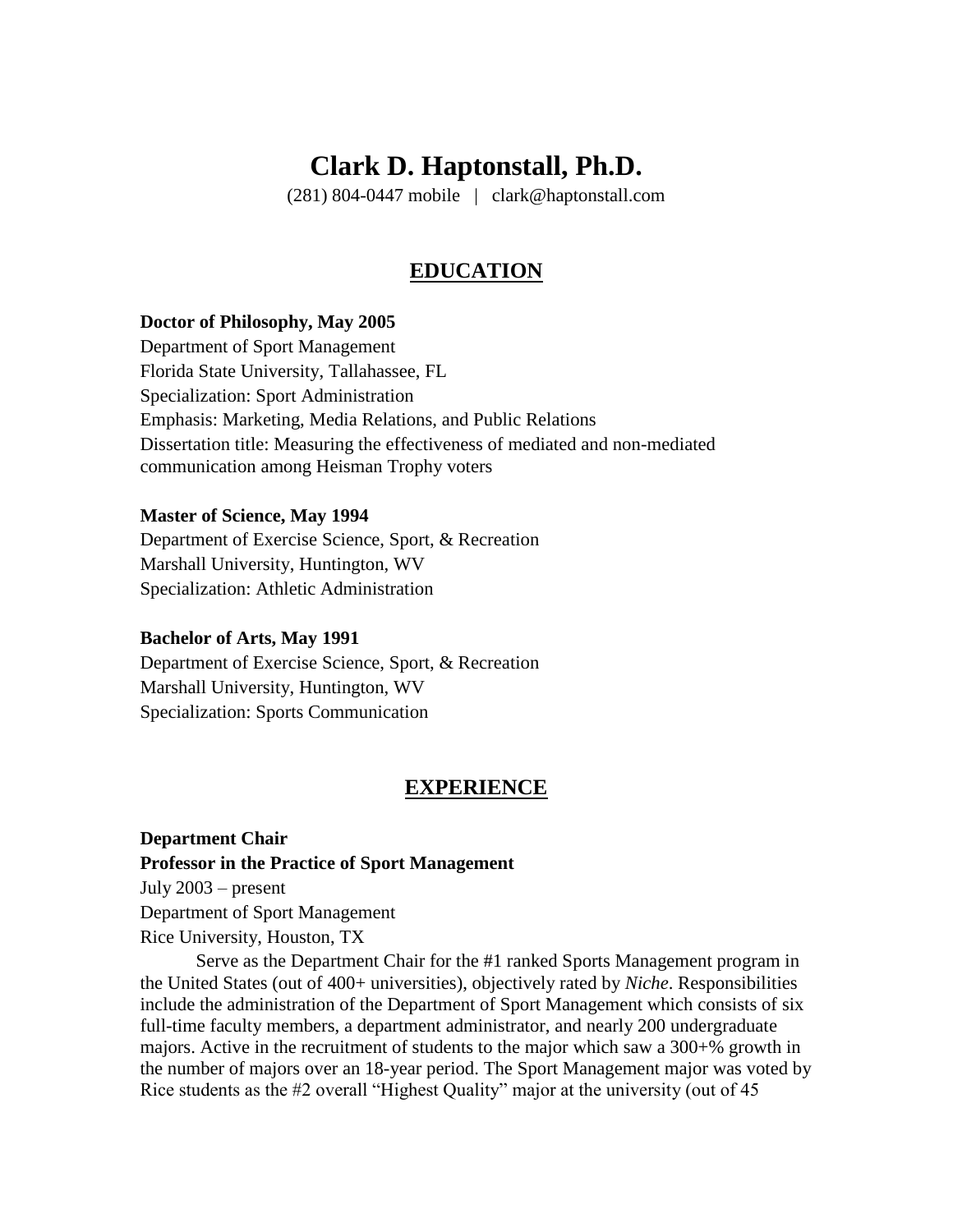majors offered at the university). The Sport Management major has been ranked #1 or #2, in each of the past eight years, in the student's ranking of "satisfaction with the major" within the School of Social Sciences (out of 12 majors). Updated the curriculum of the Sport Management major to include "areas of concentration" including law, leadership, finance, and sport analytics. Developed the department's internship program which facilitates over 100 internships annually. Heavily involved in the preparation, placement, and supervision of students into internships, part-time and full-time positions in the sport and business industries. Served as co-director of the 9th Eubank Conference (topic: Sports Analytics and Gaming Risk Management). Co-developed two courses for the Fall 2019 semester that partnered directly and work on a weekly basis with the Houston Texans and the Houston Rockets. Created four online classes. Established a Study Abroad program inside of our department with students studying and interning in London, Barcelona, Istanbul, and Singapore. Member of Rice's Committee on Teaching Excellence. Led the cumbersome process which enabled Rice University to receive "Program Approval" status from the North American Society of Sport Management (NASSM). At the time the "Program Approval" distinction was the highest academic achievement available in the field of sport management. Serve as the primary academic advisor to the students. Developed the official website for the program (www.sport.rice.edu) and serve as the editor. Teach two classes per semester. Organized and moderated the symposium entitled *"Sports: The \$250 Billion Business,"* which featured a panel discussion with Drayton McLane, owner of the Houston Astros, and Leslie Alexander, owner of the Houston Rockets. Also organized and moderated the symposium entitled "Building a Champion: The 2017 Houston Astros - A Conversation with Jeff Luhnow and Reid Ryan." Luhnow was the General Manager of the Houston Astros and Ryan was the President of the Houston Astros.

#### **Founder and CEO**

April 2009 – May 2016

The Haptonstall Group, Houston, TX

In 2009, I started a Sports Marketing & Public Relations firm to assist professional athletes with their off-the-field commitments. In this role, I oversaw a combination of services for clients including public relations, marketing, event management, charity and community relations work, social media training, endorsement fulfillment, merchandise, and website content. Clients included George Foreman (former boxing champion, Olympic Gold Medalist & successful entrepreneur), Brian Ching (Houston Dynamo, and member of the United States Men's National Team that competed in the 2006 World Cup), Ginny Fuchs (2020 Olympic boxer), James Casey (Houston Texans, Denver Broncos, Philadelphia Eagles), Stuart Holden (former Premier League player, member of the United States Men's National Team that competed in the 2010 World Cup), Brad Davis (Houston Dynamo, member of the United States Men's National Team that competed in the 2014 World Cup), Tally Hall (Orlando City SC & United States National Team), and Banded Brigade Outdoors (a non-profit organization designed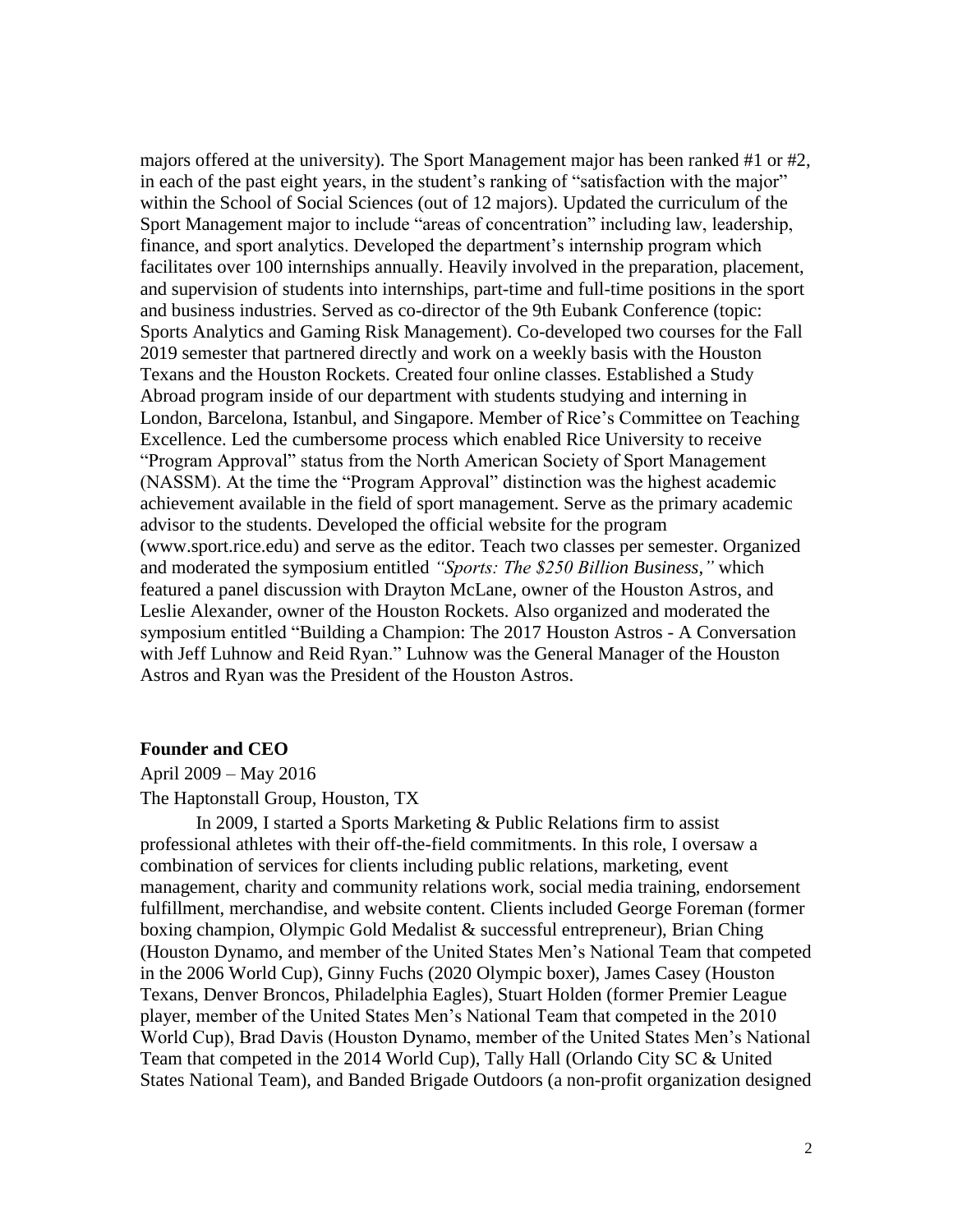to assist wounded military veterans). Four clients were named their team's top community relations performer, often more than once.

#### **Clinical Instructor**

August 2002 – May 2003 Department of Kinesiology and Health Georgia State University, Atlanta, GA

Responsibilities included preparing materials for teaching two graduate level classes each semester in the field of sport administration. Integrated and designed a website to assist with instruction. Advised over 30 first-year graduate students. Assisted the Director of the Sport Administration Program with decisions about the future of the department. Established graduate assistant positions throughout the Atlanta market for students to work in the sport industry while pursuing their degree. Wrote questions for and evaluated graduate comprehensive examinations. Led a panel discussion of eight sport industry leaders in front of nearly 400 students, faculty and staff.

#### **Teaching Assistant**

August 2001 – August 2002 Department of Sport Management Florida State University, Tallahassee, FL

Held this position in addition to my duties as a full-time doctoral student. Responsibilities included preparing materials for teaching two sections of undergraduate sport management classes each semester (roughly 200 total students). Designed detailed syllabi and incorporated Blackboard websites for use in the classes. Prepared lectures, assignments, and tests.

#### **Research Assistant**

August 2000 – August 2001 Department of Sport Management Florida State University, Tallahassee, FL

Held this position in addition to my duties as a full-time doctoral student. Responsibilities included working a minimum of 20 hours a week with Dr. Michael Mondello. Wrote and researched literature reviews. Assisted in the administering of survey instruments to subjects in nationwide studies. Constructed web sites for use in the classroom. Collected and input data. Gathered information about the economic impact of the Super Bowl for Mondello's appearances on various television networks.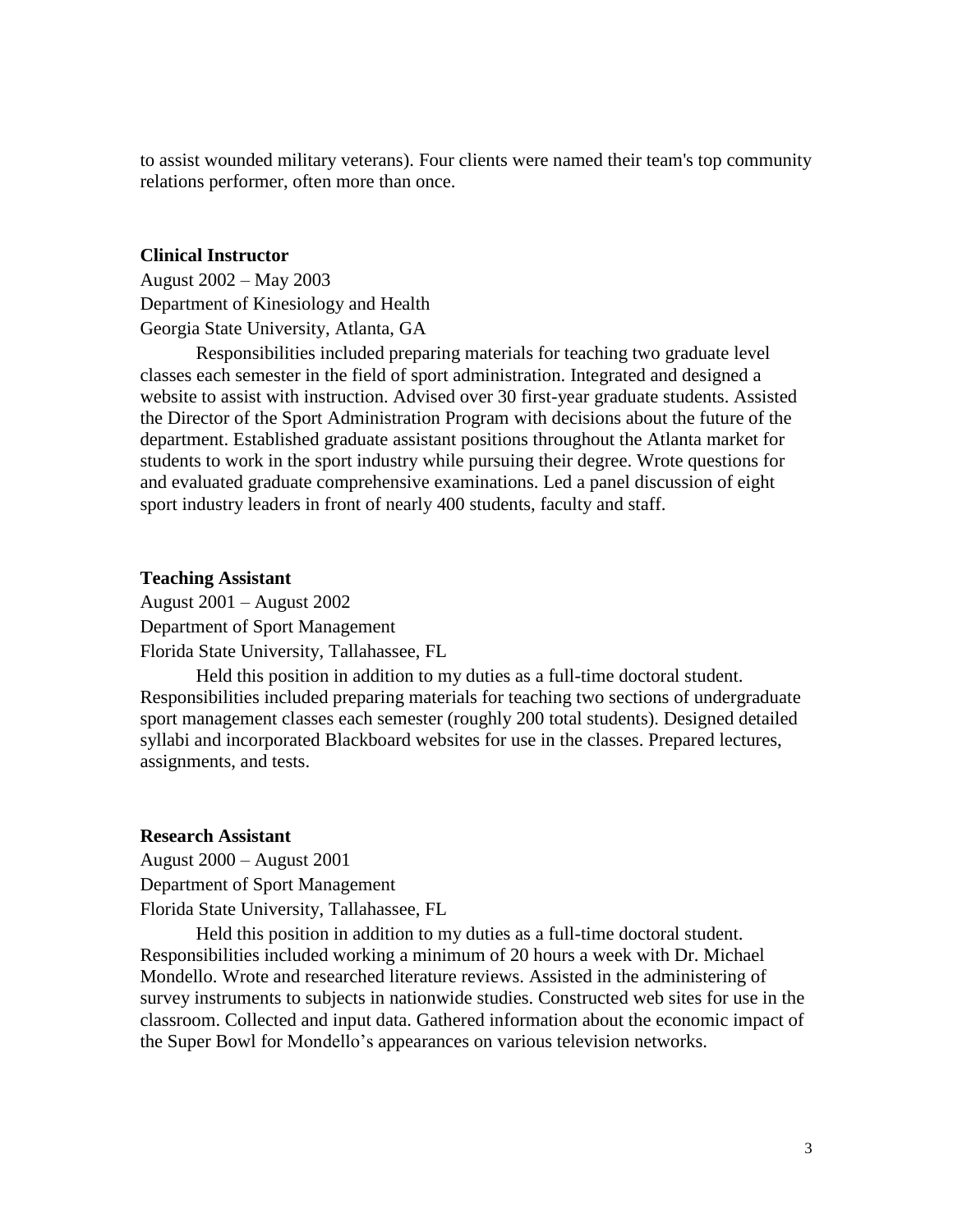#### **Visiting Assistant Professor**

August 1999 – July 2000 Department of Exercise Science, Sport, & Recreation Marshall University, Huntington, WV

Responsibilities included teaching a course load of 12 hours per semester plus five hours during the summer session. Served on various committees. Managed and advised the Sport Management students (roughly 110 undergraduate students and 15 graduate students). Oversaw the undergraduate Sport Management Program as well as the graduate Athletic Administration Program. Provided input to the Department Chair in regards to the structure and courses involved with those majors. Oversaw the internships for seniors and graduate students. Elevated to Graduate Faculty status. Promoted to serve on oral examination committees for graduate students.

#### **Sports Information Director**

August 1996 – August 1999 Department of Athletics

Marshall University, Huntington, WV

Responsibilities included directing the "Randy Moss for Heisman Trophy" campaign in 1997. Moss placed fourth in the voting which was the highest finish ever for a player from the Mid-American Conference. Moss also won the Biletnikoff Award that year as the top receiver in the country. Planned the "Chad Pennington for Heisman Trophy" efforts in 1998-99. Pennington finished in fifth place in the voting in 1999. Established Marshall's first athletic department web site (www.HerdZone.com). Served as Media Director for the 1996 NCAA Division I-AA National Championship Game as well as the 1997 and 1998 Mid-American Conference Championship Football Games. Held the role as media liaison for the men's basketball and football teams for the university. Oversaw a direct staff of six and 16 sports. Served as media spokesman for the athletic department. Chair of the department's Hall of Fame committee.

#### **Sports Information Director**

July 1994 – August 1996 Department of Athletics The Citadel, Charleston, SC

Responsibilities included overseeing the publicity efforts of 10 sports. Established the department's first athletic department website. Editor of departmental publications. Spokesman for the athletic department.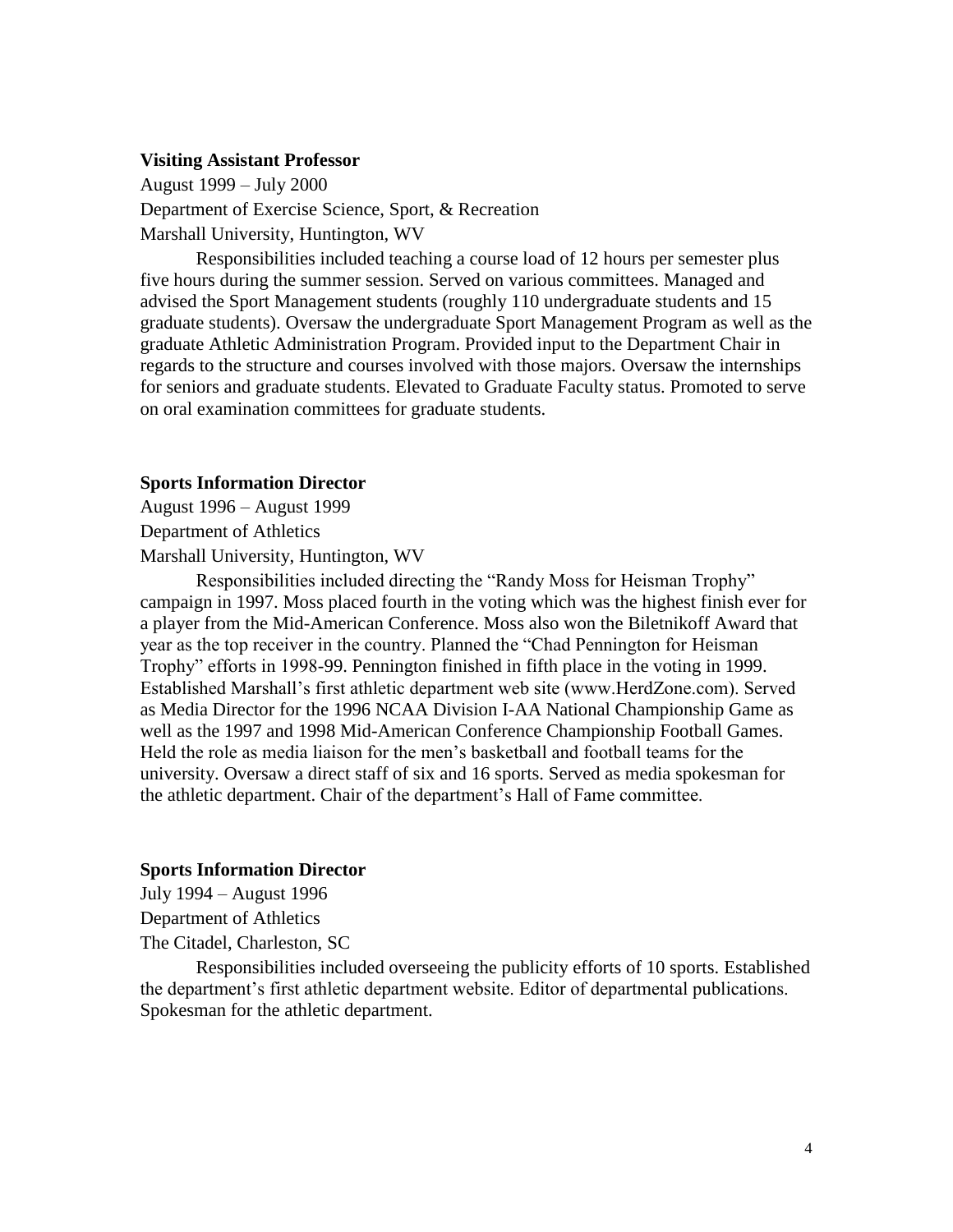#### **Public Information Director**

March 1994 – June 1994 University Relations Office The University of Rio Grande, Rio Grande, OH

Responsibilities included producing all news releases and monitoring media coverage for the entire university. Served as an advisor for *Signals*, the school's newspaper. Also held the role of Sports Information Director for the university's athletic department and 10 varsity teams.

#### **Assistant Commissioner & Co-Founder**

January 1993 – July 1993 Frontier League (independent professional baseball) Huntington, WV

#### **Graduate Assistant Sports Information Director**

May 1992 – February 1994 Department of Athletics Marshall University, Huntington, WV

#### **Sports Information Post-Graduate Intern**

August 1991 – May 1992 Department of Athletics Furman University, Greenville, SC

#### **Media Relations Director**

May 1990 – August 1991; May 1992 – August 1992 Huntington Cubs Professional Baseball (Class A affiliate of the Chicago Cubs) Huntington, WV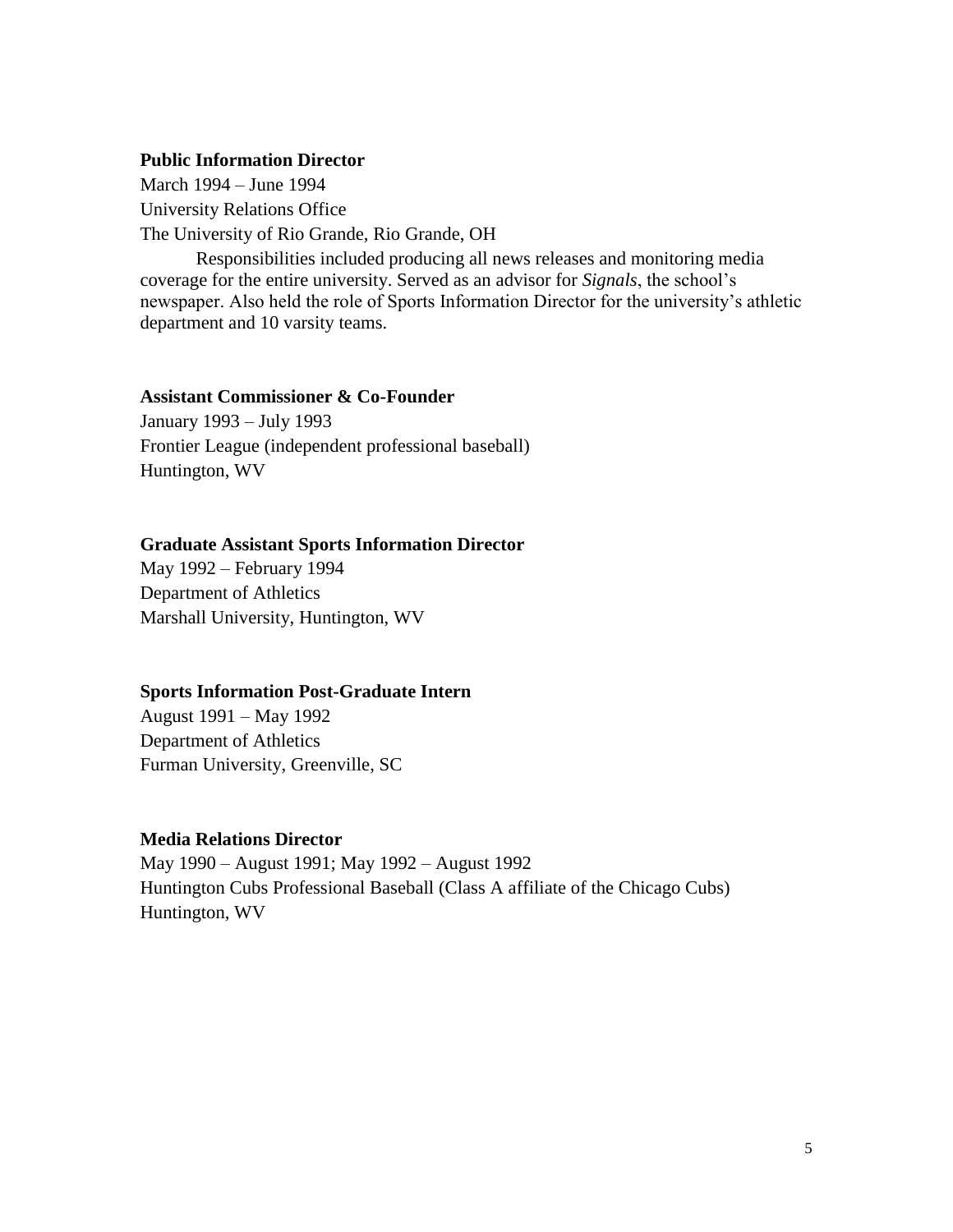### **PUBLICATIONS & PRESENTATIONS**

#### **Refereed articles**

Mondello, M., Kent, A. & **Haptonstall, C.** (2001). Relative importance of selected experience factors for job attainment in professional sports. Submitted to the International Sports Journal.

#### **Non-refereed articles**

**Haptonstall, C.** (2006). Cam Henderson. In *Encyclopedia of Appalachia*. Johnson City, TN.

**Haptonstall, C.** (2006). Hal Greer. In *Encyclopedia of Appalachia*. Johnson City, TN.

**Haptonstall, C.** (2005). Marco. In *West Virginia Encyclopedia*. Charleston, WV. **Haptonstall, C.** (2005). Cam Henderson. In *West Virginia Encyclopedia*.

Charleston, WV.

Mondello, M. & **Haptonstall, C.** (2001). A financial comparison of an institution's Heisman Trophy candidate. CoSIDA Digest

Mondello, M. & **Haptonstall, C.** (2001). Campaign Finance. Athletic Business. V. 25, No. 5. p. 26.

**Haptonstall, C.** (1999). King of the Hill. Capitol Classic Magazine.

**Haptonstall, C.** (1993). From Huntington to the Hall of Fame. Huntington Blizzard Magazine.

**Haptonstall, C.** (1993). Hockey in Huntington. Golden Seal Magazine.

**Haptonstall, C.** (1993). Out of Nowhere. Capitol Classic Magazine.

**Haptonstall, C.** (1992, Dec. 28). Merrick's heroics. *Herald-Dispatch* (awarded "Armchair Quarterback" column of the year).

**Haptonstall, C.** (1992, Feb. 12). NBA's snub of Skip taught Taft lesson. *Herald-Dispatch*.

**Haptonstall, C.** (1992, Feb. 12). Pointing to the NBA. *Herald-Dispatch*.

#### **Academic Presentations**

**Haptonstall, C.** (April 2021). The Pros and Cons of Legalized Sports Gambling in the United States. I served as the moderator for a panel discussion which included Jerry Bo (professional sports gambler and radio host on Houston's ESPN 97.5), Declan Hill (Associate Professor, University of New Haven and author of *The Fix*), Ed Feng (founder of The Power Rank), and Tony Miller (executive director of Race & Sports, Golden Nugget Casino in Las Vegas). Presented at the Eubank Conference on Real World Markets. Houston, Texas.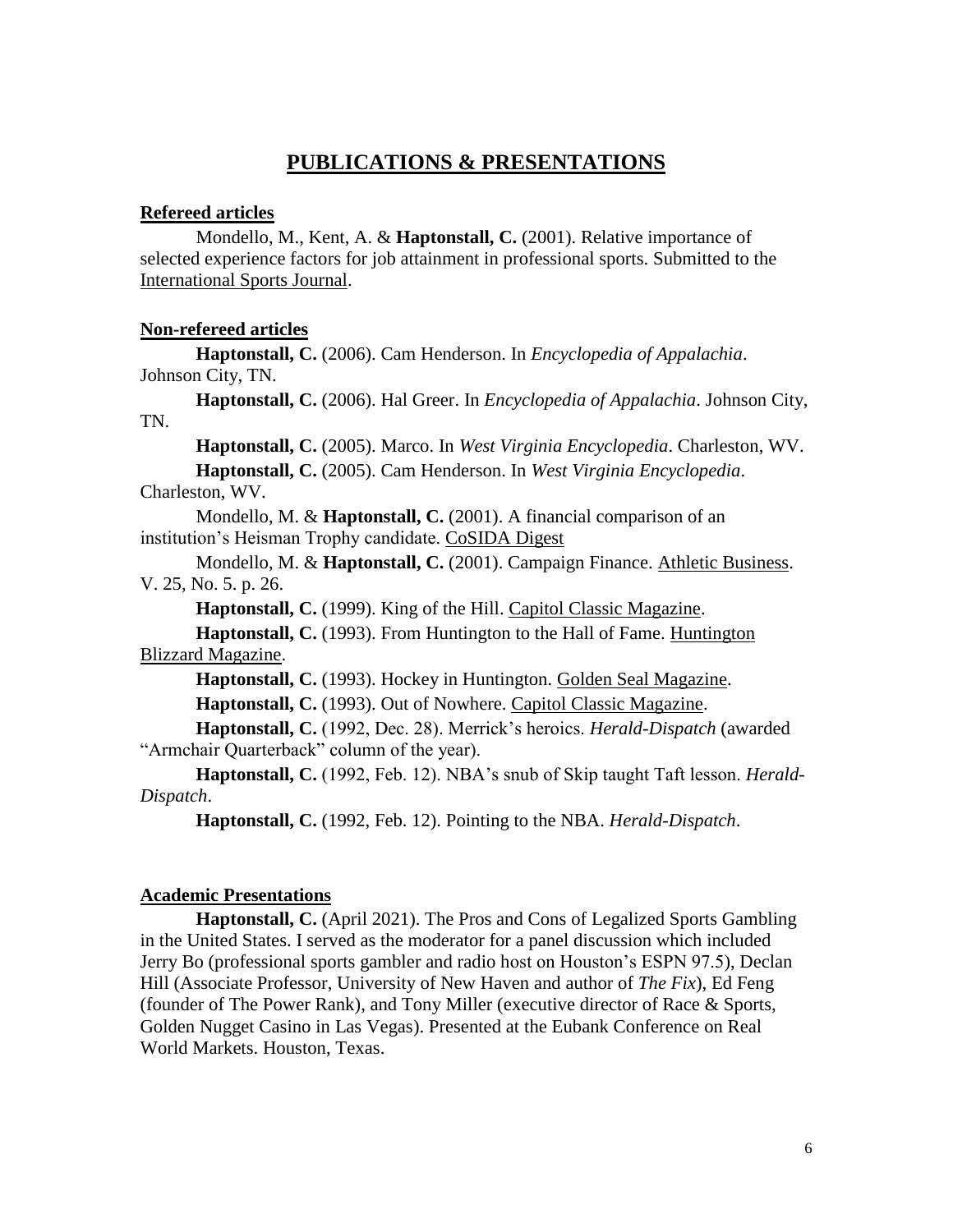**Haptonstall, C.** (October 2020). A Conversation with Lance Armstrong. I interviewed Lance Armstrong covering various topics including doping, cheating, sponsorships, and branding. Recorded presentation because of Covid-19.

**Haptonstall, C.** (September 2018). Building a Champion: The 2017 Houston Astros - A Conversation with Jeff Luhnow and Reid Ryan. I served as the moderator for a panel discussion which included Jeff Luhnow (General Manager of the Houston Astros) and Reid Ryan (President of the Houston Astros). The following is the description used to promote the event. "In 2017, the Houston Astros won the World Series for the first time in franchise history. Constructing a championship team in professional sports requires front office executives to make difficult decisions. Making those decisions requires the correct balance of subjective observations and also impartial data analytics. At this event, Jeff Luhnow and Reid Ryan will discuss how they use data and experience to assemble a world-class franchise." Presented at Rice University. Houston, Texas.

**Haptonstall, C.** (January 2017). The Business of Football with the NFL Players Association (NFLPA). I served as the moderator for the panel discussion which included Teri Smith (Deputy Managing Director and Special Counsel of the NFLPA), Ahmad Nassar (President of NFL Players, Inc.), and George Atallah (Assistant Executive Director of External Affairs of the NFLPA). Presented at Rice University. Houston, Texas.

**Haptonstall, C.** (July 2016). The brief, one-season history of the Huntington Hornets Professional Hockey Team. Presented at The Hockey Conference. Fredericton, Canada.

**Haptonstall, C.** (May 2016). A generation later, what do current college students think about the "5th down" controversy? Presented at Sport and Society Conference. De Pere, Wisconsin.

**Haptonstall, C.** & Meredith, T. (February 2007). MLS Event Observer Program. Presented at The 2007 Soccer Operations Seminar. Houston, Texas.

**Haptonstall, C.**, & Zapalac, R. (November 2006). Media relations professionals in sport management: Experiences and future directions. Presented at Texas Association of Health, Physical Education, Recreation, and Dance (TAHPERD) – 2006 Conference Proceedings. Ft. Worth, Texas.

**Haptonstall, C.** (October 2006). Sports: The \$250 Billion Business. I served as the moderator for the panel discussion which included Leslie Alexander, owner of the Houston Rockets & Comets, and Drayton McLane, owner of the Houston Astros. Presented at the Jones Graduate School of Management, Rice University. Houston, Texas.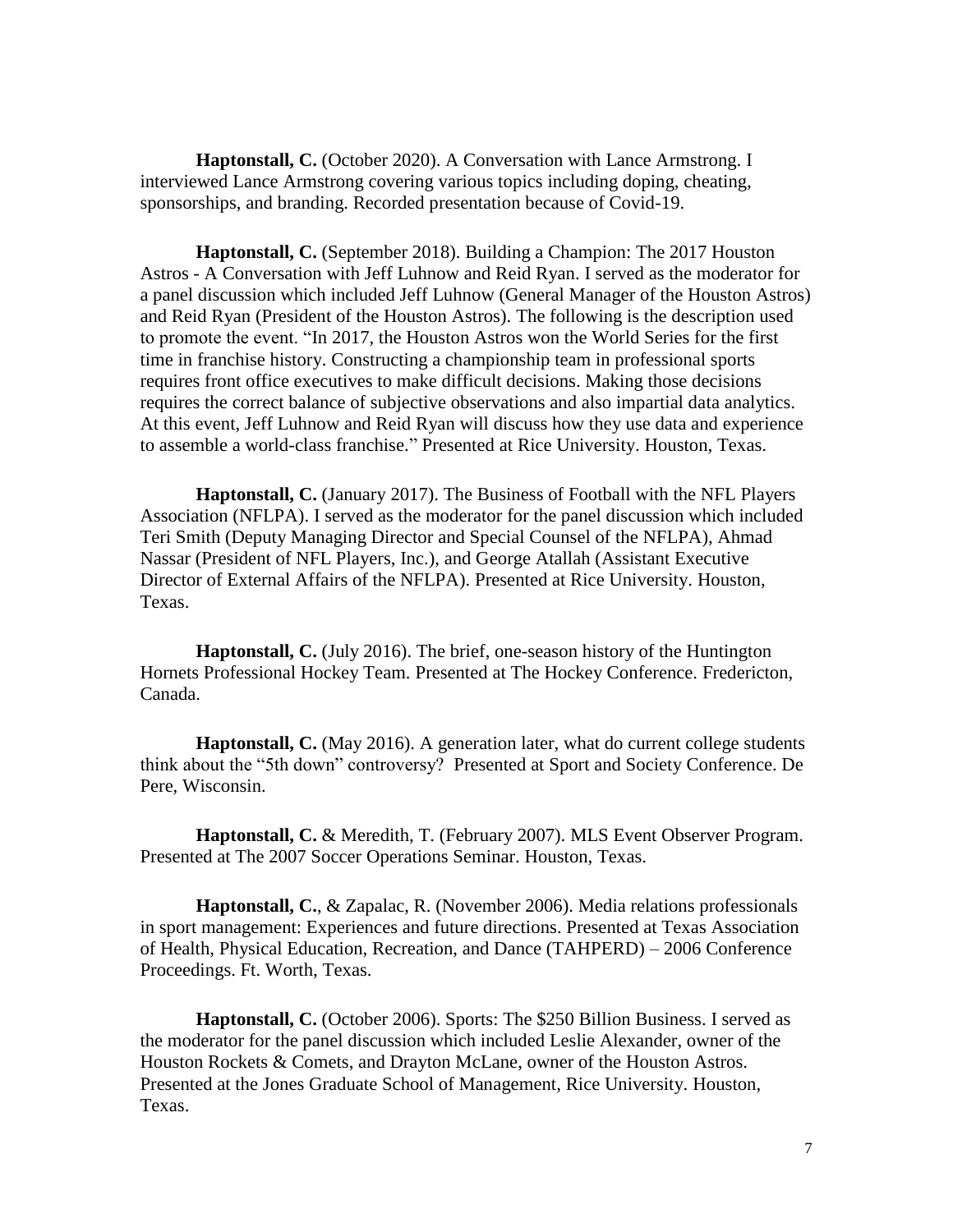Zapalac, R., Wann, D., Pease, D., & **Haptonstall, C.** (September 2006). Spectator and fan identification in Mexican soccer spectators and fans: An examination of the many forms of identification. Association for the Advancement of Applied Sport Psychology (AAASP) - 2006 Conference Proceedings. Miami, Florida.

Zapalac, R., Pease, D., & **Haptonstall, C.** (December 2005). *Marketing Characteristics of Mexican Soccer League Spectators and Fans*. Texas Association of Health, Physical Education, Recreation, and Dance Convention, Corpus Christi, Texas.

Zapalac, R., **Haptonstall, C.**, Thomas, Z., & Dannheim, C. (December 2005). *The Role of Internship Experiences in Sport Management Curriculum*. Texas Association of Health, Physical Education, Recreation, and Dance Convention, Corpus Christi, Texas.

**Haptonstall, C.** (November 2005). Promoting Heisman Trophy candidates: What voters want. The International Conference on Sport & Entertainment Business. Columbia, South Carolina.

**Haptonstall, C.** (August 2004). The Business of Sport: It's Not Just a Game. I served as the moderator for the panel discussion which included Jamey Rootes, president, Houston Texans; Mark Norelli, vice president, Houston Rockets & Comets; and James Hernandez, partner, Andrews Kurth LLP. Presented at the 2004 Texas L.E.A.D. Conference. Jones Graduate School of Management, Rice University. Houston, Texas.

**Haptonstall, C.** (June 2004). A Panel Discussion with Leaders in the Sport Industry. I served as the moderator for the panel discussion which included Dick Sullivan, executive vice president, Atlanta Falcons; Bea Perez, director of sports marketing, Coca-Cola North America, Ed Clark, president and general manager, Atlanta Motor Speedway; Jamey Rootes, senior vice president, Houston Texans; and David Braine, director of athletics, Georgia Tech. Presented at the 2004 North American Society of Sport Management (NASSM) Conference. Atlanta, Georgia.

Pruegger, B., **Haptonstall, C.**, Hedrick, D., and Lachapelle, C. (May 2003). Faculty position versus completing a dissertation: The ABD sport management doctoral student dilemma. Presented at the 2003 North American Society of Sport Management (NASSM) Conference. Ithaca, New York.

**Haptonstall, C.,** (Feb. 2003). Financing College Athletics: The past, present and future. I served as the moderator for the panel discussion which included Dave Braine, Director of Athletics, Georgia Tech; Mason Barfield, Director of Athletics, Clayton College and State University; Beth Bass, CEO, Women's Basketball Coaches Association; Dr. Dan Fulks, Associate Professor of Accountancy, Transylvania University, & Consultant to the NCAA; John Hartwell, Associate Athletic Director for Finance & External Affairs, Georgia State University; Dr. Mike Mondello, Assistant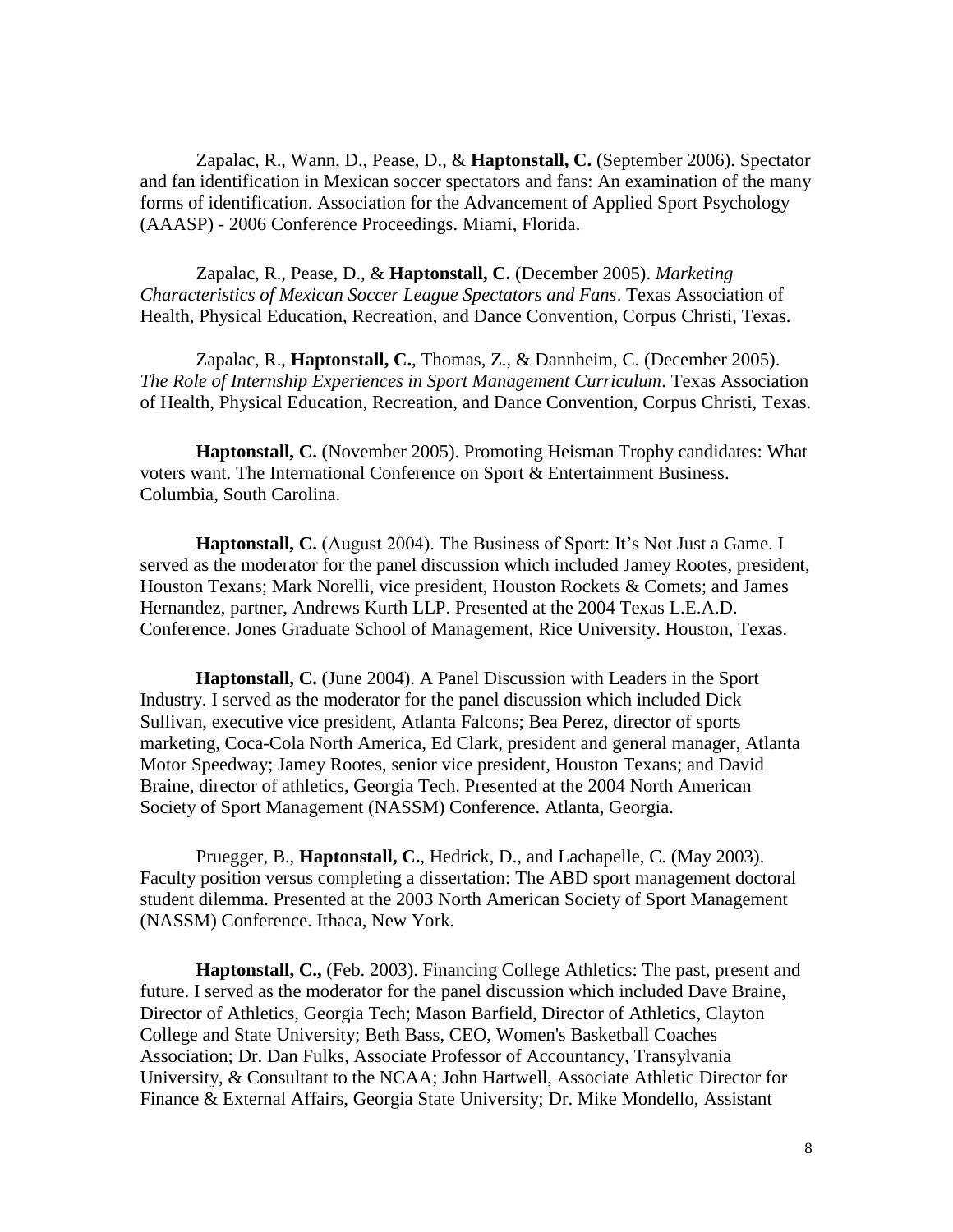Professor of Sport Management, Florida State University; Kit Trensch, Associate Athletic Director of Development, University of Georgia; Matt Wolfert, Associate General Manager (Georgia Tech division), International Sport Properties. Presented at Georgia State University, Atlanta, Georgia.

**Haptonstall, C.**, Battenfield, F. & Farchmin, E. (Jan. 2002). What are the Differences? A Content Analysis of Men's and Women's Basketball Media Guides at the NCAA Division One Level. Submitted to the North American Society of Sport Management (NASSM) Conference. Canmore, Alberta, Canada.

**Haptonstall, C.** (Jan. 2002). What's up California? Why is the Golden State lagging behind in establishing sport management programs? Submitted to the North American Society of Sport Management (NASSM) Conference. Canmore, Alberta, Canada.

Mondello, M. & **Haptonstall, C.** (Nov. 2001) Relative importance of selected experience factors for job attainment in professional sport. Presented at the 2001 Florida State University Sport Management Conference. Tallahassee, Florida.

**Haptonstall, C.**, Battenfield, F. & Farchmin, E. (Oct. 2001). What are the Differences? A Content Analysis of Men's and Women's Basketball Media Guides at the NCAA Division One Level. Accepted at the Florida Alliance of Health, Physical Education, Recreation and Dance (FAHPERD) Conference. Jacksonville, Florida.

Mondello, M. & **Haptonstall, C.** (Nov. 2000). Comparing the finances of Heisman Trophy candidates. Presented at the Florida State Sport Management conference. Tallahassee, Florida.

#### **TEACHING EXPERIENCE**

#### **SMGT 362 – Sport Marketing**

#### **Rice University (2004-present)**

This class is designed to provide students with the essentials of sport marketing which includes planning, promotions, operations, and market analysis. Much of the class is focused on the student's development of a marketing plan for a product in the sport industry. Each student is also involved in the critical analysis of a current marketing plan.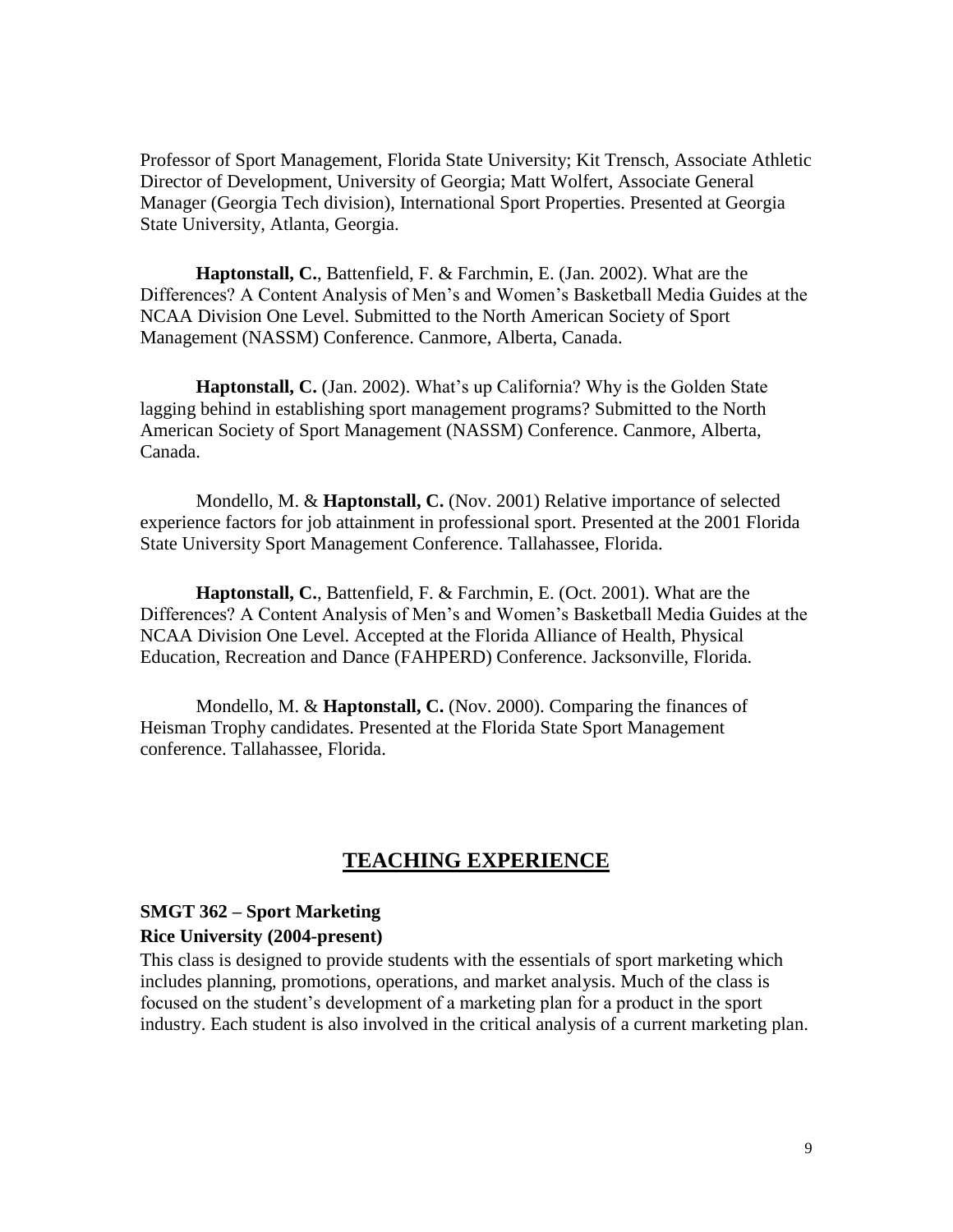# **SMGT 466 – Sport Public Relations Rice University (2005-18)**

This class prepares students how to use Media Relations and Public Relations effectively to communicate an organization's marketing messages to its target markets and other publics. This includes developing relationships with the media for the purpose of generating positive publicity about themselves and their organization. This is accomplished through learning interviewing skills, effective social media, critical analysis of taped interviews, community relations, persuasive writing, press releases, pitching stories, etc. Students also take ownership of a Community Relations project where they are responsible for the fund-raising and execution of an event designed to help a group or individual in need.

#### **SMGT 396 – The Olympic Games**

#### **Rice University (2020-present)**

From its modest start in Greece in 776 BC, the Olympic Games have brought people together from around the world in athletic competition. Now the Olympics is most watched and internationally-recognized sporting event. As society has changed and evolved, so have the Games. Now more than just sports, the Games can't be separated from discussions about international politics, gender, race, ethnicity, nationalism, and global economics. In some ways, the Olympics shapes our cultures and defines our history and attitudes. This course examines the history of the Olympic Games but also the political, cultural, financial, and social aspects as well.

# **SMGT 238 – The Esports Industry**

#### **Rice University (2019)**

Esports has transformed gaming into a global spectator sport. As an industry, esports now generates more than \$1 billion in revenue annually and its fan viewership is in the hundreds of millions. In this course, we explore the different aspects of esports which will include interacting with various high-level stakeholders in the industry.

### **SMGT 260 – Introduction to Sport Management**

#### **Rice University (2007-present)**

This course is the initial class for potential Sport Management majors. Students learn about topics such as finance, hospitality, marketing, customer service, media relations, ethics, sales, and law. Students are required to complete an industry analysis as well as an event marketing audit. Text: Contemporary Sport Management by Janet B. Parks, Beverely R. K. Zanger, & Jerome Quarterman; *Sports Business Journal*.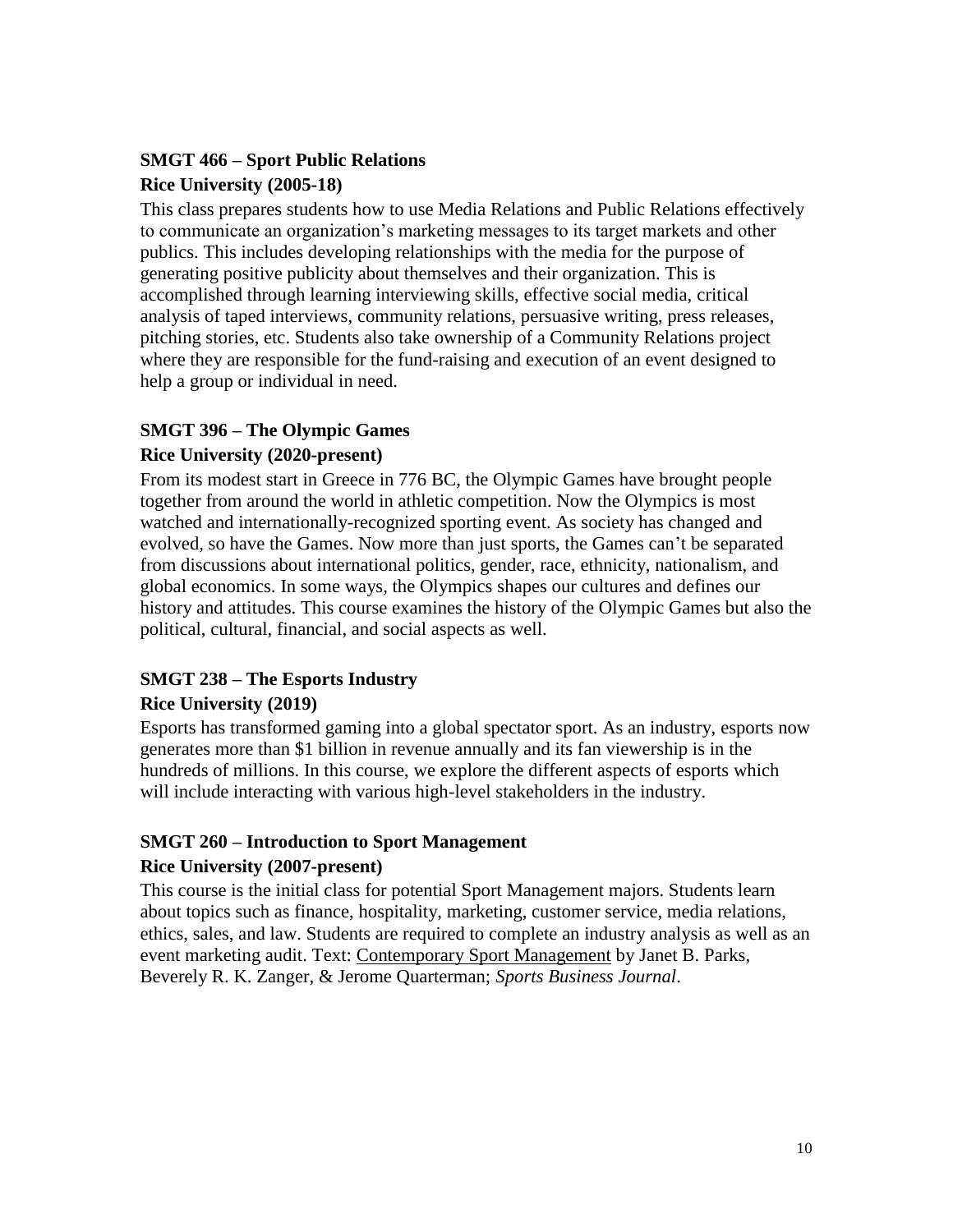# **SMGT 350 – Sport Ethics Rice University (2009-present)**

This course is designed to assist students in self-evaluating, examining and developing a philosophy, values, and moral reasoning skills. Major moral/ethical issues and theoretical frameworks, inside and outside of sport, are researched and discussed. Students experience the ethical decision-making process through opportunities for critical analysis drawing upon their philosophical bases. All major theories of ethics are examined with special application made to the sport management environment.

# **SMGT 467 – Sports Journalism**

### **Rice University (2015)**

This class trains students to become successful journalists in the current era by teaching communication techniques through their writing, their spoken word, and also through video. Students in this class learn all of the different journalism formats and techniques including writing short and long articles, blogging, videos, podcasts, interviews, PR writing, social media, etc. Students complete assignments in each of these areas. Class was co-taught by Steve Bunin, who was an ESPN SportsCenter anchor for nine years.

## **SMGT 276 – Sport Management Practicum**

### **Rice University (2004-07)**

This class serves as entry-level training for students as they prepare to enter the sport industry. Students learn about resume preparation, interviewing skills, customer service, consumer retention, business etiquette, etc. In addition, each student works 100 hours with one of Houston's professional sports organizations.

# **SMGT 360 – Sport Finance**

### **Rice University (2003-12)**

This class primarily examined the various ways that revenue is generated in the sport industry. Some of the subjects include budgeting, fundraising, sponsorship, ticketing, licensing, bonds, facilities, and economic impact. Guest speakers were utilized when their expertise mirrored a content area. Students gave a major presentation involving an organizational financial analysis of a sport business.

### **KH 7150 – Development & Revenue Generation in Sports Georgia State University (2003)**

This class was designed to provide students with an overview of the theories, techniques, and strategies used in the production of revenue for sport organizations. These include topics such as promotions, marketing, fundraising, development, donor retention, hospitality, capital campaigns, licensing, advertising, and sponsorship. Guest speakers included: Eddie Rockwell, general manager, Atlanta Beat; Joeleen Akin, director of marketing and promotions, Georgia Tech athletic department; Kanyon West, ticket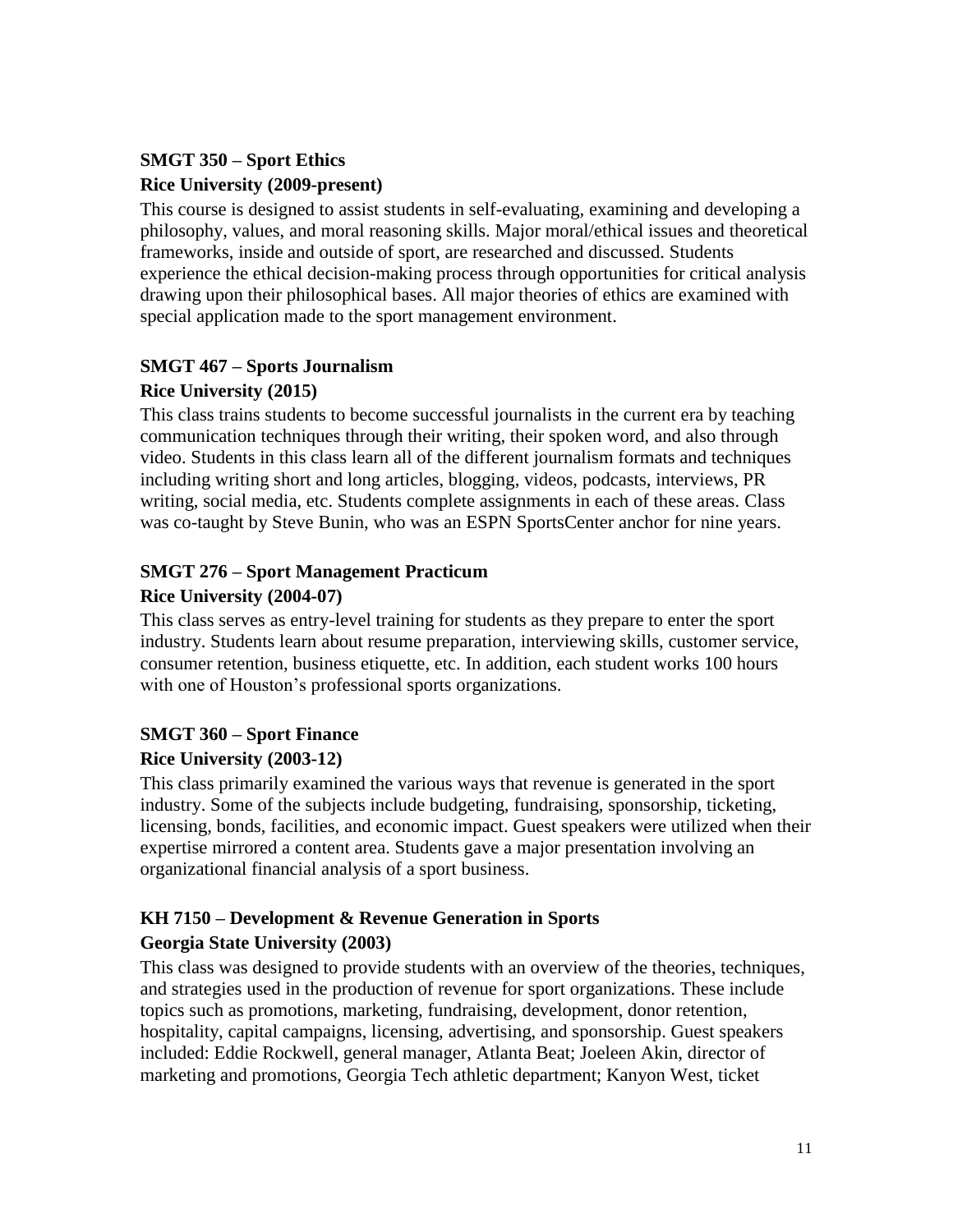manager, Atlanta Braves; and Michelle Olmsted, Associate Athletic Director for Development and Marketing, Georgia State University.

# **KH 7100 – Administration of Sports Programs**

#### **Georgia State University (2003)**

This class trained students for the leadership roles that they would be entering following graduation. Items covered included administrative theory, history of management, decision making, planning, hiring and firing, time management, ethics, power, goalsetting, delegation, volunteers, economics, experiential learning, human resources management, and governance.

#### **KH 6380 – Introduction to Sport Management**

#### **Georgia State University (2002)**

This discussion-oriented class was structured to expose students to many of the facets of Sport Management. Students learned about topics such as finance, marketing, law as well as youth, college and professional sports. Each week students read a selection of book chapters and articles from journals, newspapers, and the *SportsBusiness Journal*. Guest speakers were used to introduce the students to those currently working in the sports industry including Dave Braine, the athletic director at Georgia Tech. Students also gave presentations about current controversial sport topics as well as competed in a debate against their peers.

### **KH 6560 – Budgeting and Finance for Sport and Recreation Georgia State University (2002)**

This class was designed to enlighten students to the budget and financial aspects in the sports industry. Students were introduced to concepts such as economic impact, zerobased budgets, stadium financing, bonds, etc. Students also presented a group project where they developed a financial plan and measured the potential profitability or financial loss of an organization. Students were also required to critically analyze a scholarly journal article dealing with sport finance.

### **PET 4461 – Sport Marketing**

#### **Florida State University (2002)**

This class gave undergraduate students an introductory understanding about marketing in the sports setting. My teaching included two different branches of sports marketing. First, I taught about how marketing is used in nearly every aspect of a company, program or event. Secondly, I showed how, as an administrator, your athletic program or event could be used by outside companies as a vehicle to market their brand.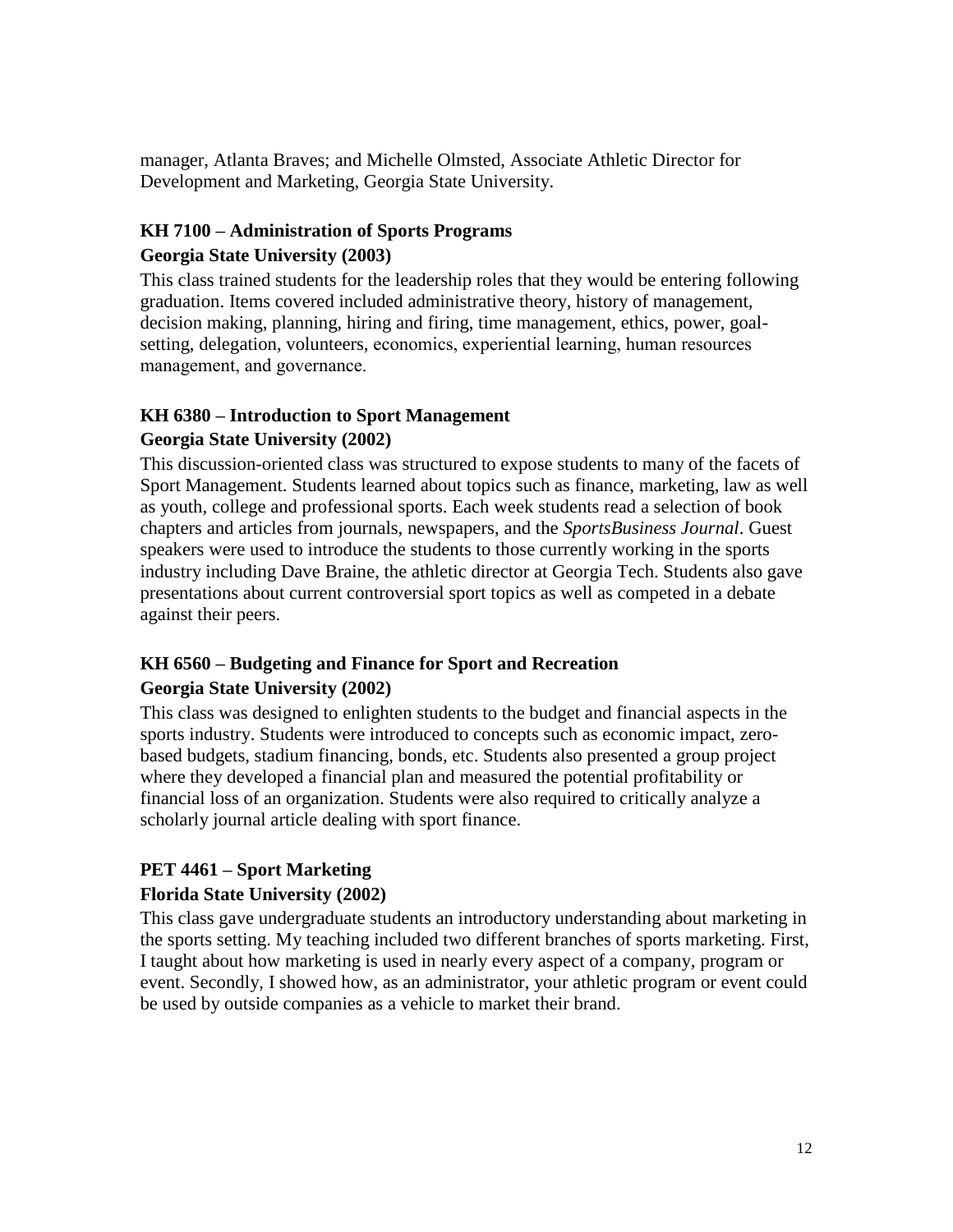## **PET 4401 – Foundations of Sport Florida State University (2001)**

This class focused on the issues, past and present, which are related to the administration of sport organizations and programs. Several different topics were introduced including, legal aspects, ethics, finance, marketing, collegiate sports and media relations.

# **PE 483/583 & SMGT 498 – History of the Olympic Games**

### **Marshall University (2000)**

### **Rice University (2005)**

The class was structured to discuss and analyze the ancient and modern Olympic Games. Students were required to know the highlights from certain sets of Olympic Games, but also enter into detailed discussions and presentations about some of the most prominent events that have occurred (Jesse Owens & Adolf Hitler, 1972 terrorism, 1980 & 1984 boycotts, doping scandals, etc.)

# **PE 218 – Sociocultural Bases of Sports**

#### **Marshall University (1999-2000)**

This class was designed to give undergraduates the basics about sport management. It provided students with a number of different topics that sport managers currently face including deviance and aggression in sports, gender issues, race and ethnicity, sport and the economy, and the media's symbiotic relationship with sports.

### **PE 660 – Graduate internship**

### **Marshall University (1999-2000)**

I helped secure, and then supervised, internships for graduate students pursuing their Master's degree in Athletic Administration.

# **PE 490 – Professional Student Experience**

#### **Marshall University (1999-2000)**

This course was one of the final steps required for an undergraduate student to complete their sport management degree. This internship requirement varied from 150-400 working hours. I supervised internships with organizations that including the Boston Celtics and Cleveland Cavaliers.

# **PE 290 – Undergraduate Professional Practicum**

#### **Marshall University (1997-98)**

This class was structured towards sophomores in order to give them a taste of the sport management industry. Each student was required to work 150 volunteer hours during the course of the semester inside the Marshall University athletic department. Some of the offices included compliance, sports information, tickets, publications, marketing,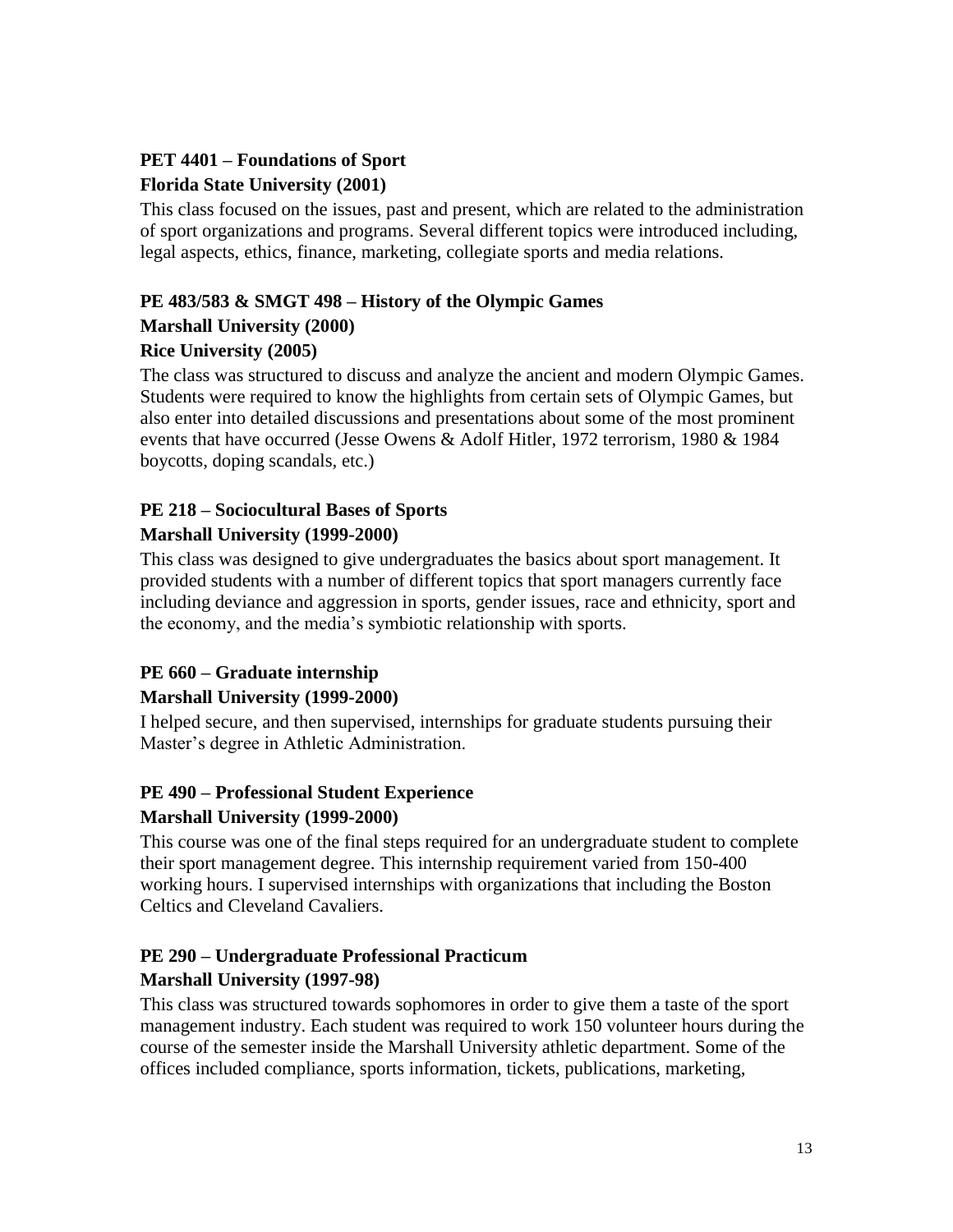promotions, game management, etc. I also had guest speakers from the career-counseling department who aided the students in establishing a resume and cover letter.

#### **PE 696 – Seminar: Sports Information Marshall University (2000)**

This graduate class was established to teach students about sports information and media relations. These sessions were also used to teach these future sport managers and coaches how to work successfully with the media. Students learned how to write press releases, promote events, and speak in front of their peers in a press conference setting.

## **PE 480/580 – Sports Writing Marshall University (1997-98)**

This class taught graduate and undergraduate students how to write for the different mediums in sport. Students were exposed to the different writing techniques for radio, television, and newspaper. They also learned how to write a press release and game reports. Guest speakers included television anchors, radio talk show hosts, newspaper writers and columnists as well as public relations personnel.

#### **Media Interviews**

- Front Office Sports (Sept. 14, 2019). Topic: Rice-Texans Latest Example Of Pro Football's Investment Into Sports Management
- Houston Chronicle (Sept. 9, 2019). Topic: Houston Texans and Rice University team up for course on how to run an NFL franchise
- KTRH 740 AM (Sept. 5, 2019). Topic: Rice U partners with Texans teaching the sports biz
- Beaumont Enterprise (Feb. 24, 2019). Topic: Bighorns arena football team will have to offer fun, authenticity
- The Rice Thresher (Jan. 30, 2019). Topic: Esports takes root at Rice in class, club
- The London Guardian (Oct. 28, 2016). Topic: The NFL is stumbling, but will it recover?
- Houston Chronicle (Sept. 5, 2015). Topic: Houston Astros' sterling season yet to fill empty seats.
- USA Today (Feb. 10. 2015). Topic: The NFL hiring its first chief medical adviser.
- Fox 26 News (Dec. 8, 2014). Topic: College Football Playoff selection controversy.
- The Houston Chronicle (Dec. 7, 2014). Topic: The Marketability of JJ Watt.
- Fox 26 News (Oct. 9, 2014). Topic: Adrian Peterson and how he can rehabilitate his personal brand in light of his public issues.
- Comcast SportsNet Houston (Aug. 26, 2014). Topic: Should college athletes be paid?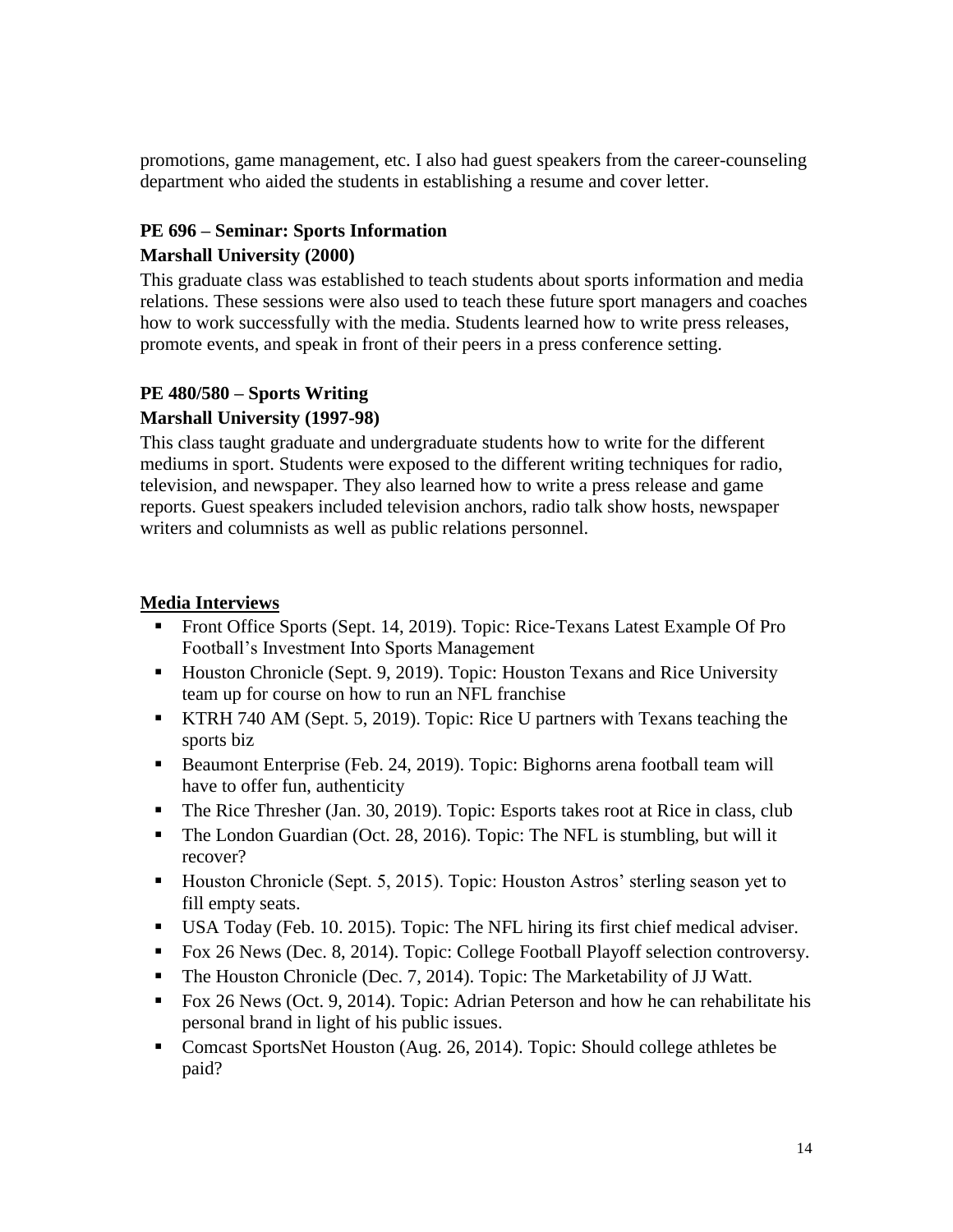- The Houston Chronicle (Apr. 13, 2014). Topic: Can Johnny Manziel become the NFL's first global star?
- The Houston Chronicle (Mar. 12, 2014). Topic: The rebranding of Reliant Stadium.
- KPRC-TV Evening News (Jan. 9, 2014). Topic: The marketability of Johnny Manziel in the NFL.
- WBUR's "Only a Game with Bill Littlefield" (Sept. 29, 2013). Topic: Astros or Astronomical Disaster.
- Fox 26 Morning News (Sept. 23, 2013). Topic: Will Arian Foster's brand be damaged by his admission that he received money while playing football at the University of Tennessee.
- Fox 26 Evening News (Sept. 22, 2013). Topic: NFL star Arian Foster admits that he was paid while playing football at the University of Tennessee.
- KUHF-AM (Sept. 20, 2013). Topic: What do "rebuilding" seasons mean for a team's bottom line, and how do you rebuild your fan base?
- KPRC-TV (Sept. 11, 2013). Topic: Should college athletes get paid?
- Fox 26 Morning News (Sept. 10, 2013). Topic: Should college athletes get paid?
- The Houston Chronicle (Aug. 24, 2013). Topic: The marketing potential of NFL player JJ Watt.
- The Lexington Herald Leader (Aug. 10, 2013). Topic: The ethics of college and professional sports.
- KPRC-TV (Aug. 6, 2013). Topic: The ethics of Johnny Manziel and Texas A&M.
- CKNW Radio's Simi Sara Show (Aug. 5, 2013). Topic: Doping in sport in the wake of Major League Baseball's punishment of Alex Rodriguez.
- KUHF-AM (Aug. 1, 2013). Topic: the ethics of Major League Baseball players and doping.
- The Houston Chronicle (July 17, 2013). Topic: Growth of the sport of cricket in the United States
- KPRC-TV (Aug. 22, 2011). Topic: Longhorn Network controversy
- **1560** The Game Radio (Feb. 1, 2010). Topic: Tim Tebow's Super Bowl commercial controversy
- KPRC Radio (Jan. 12, 2010). Topic: The public's perception of Mark McGwire
- WXGM Radio (Aug. 19, 2008). Topic: The endorsement potential of Michael Phelps
- KHVH Radio (Aug. 15, 2008). Topic: History of the Olympics
- News 570 Radio (Aug. 13, 2008). Topic: The 2008 Olympic Games
- 850 KOA Radio (Aug. 13, 2008). Topic: The History of the Olympics  $\&$  the 2008 Olympic Games
- 93.1 WIBC Radio (Aug. 12, 2008). Topic: The marketing potential of Michael Phelps
- WEKZ Radio (Aug. 12, 2008). Topic: The 2008 Olympic Games
- 620 WTMJ Radio (Aug. 12, 2008). Topic: China as the host of the Olympic Games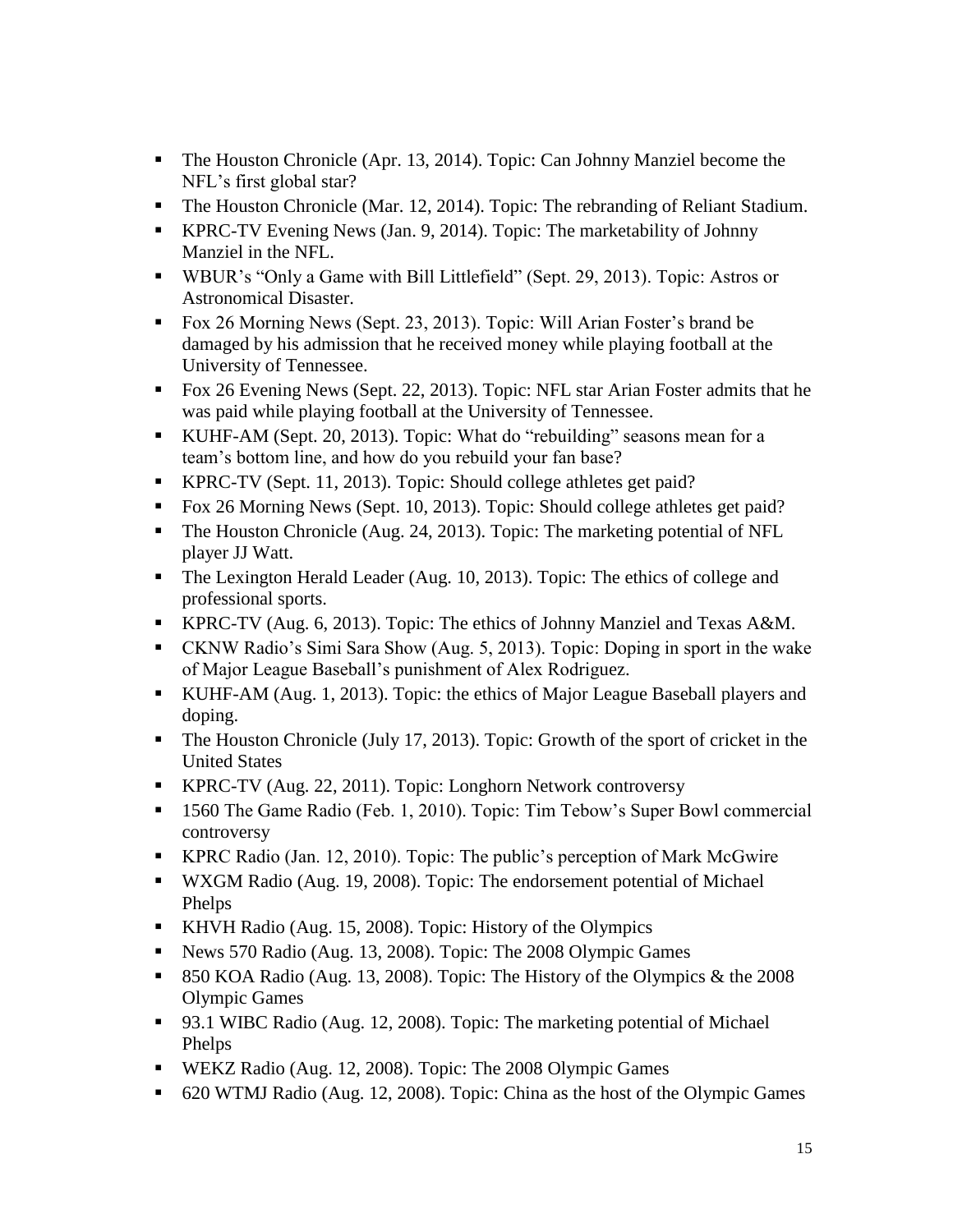- News 1250 Radio (Aug. 11, 2008). Topic: Sportsmanship in the Olympic Games
- Newstalk 790 KNST (Aug. 11, 2008). Topic: The History of the Olympic Games
- Newstalk 96.9 FM Radio (Aug. 8, 2008). Topic: Preview of the 2008 Olympics
- CKNW Radio (Aug. 8, 2008). Topic: The 2008 Olympic Games
- KPRC-TV (Jan. 8, 2008). Topic: Roger Clemens and his public relations strategy
- KTRK-TV (Jan. 8, 2008). Topic: Roger Clemens and his product endorsement potential
- Florida Times-Union (Nov. 1, 2007). Topic: Heisman Trophy campaigns
- **Press-Enterprise (Oct. 28, 2007). Topic: Heisman Trophy campaigns**
- Houston Chronicle (Oct. 24, 2006). Topic: Recap of the "Sports: The \$250 Billion Business" Panel Discussion
- Houston Chronicle (Dec. 12, 2005). Topic: Media coverage of Reggie Bush
- **Sports Business Daily (Dec. 12, 2005). Topic: Media coverage of Reggie Bush**
- **Sports Business Daily (Dec. 12, 2005). Quote of the Day**
- New York Daily News (Dec. 10, 2005). Topic: Heisman Trophy campaigns
- Los Angeles Daily News (Dec. 9, 2005). Topic: Media coverage of the University of Southern California's football team
- Washington Post (Oct. 22, 2005). Topic: Heisman Trophy campaigns
- New Orleans Times-Picayune (Aug. 6, 2005). Topic: Heisman Trophy campaigns
- Detroit Free Press (July 12, 2005). Topic: Detroit hosting the MLB All-Star Game & Super Bowl in the same year
- Orlando Sentinel (May 26, 2005). Topic: Heisman Trophy campaigns
- Dallas Morning News (Oct. 24, 2004). Topic: Voting to build a new Dallas football stadium
- Houston Chronicle (Oct. 19, 2004). Topic: fans jumping on the "bandwagon"
- Houston Chronicle (Oct. 13, 2004). Topic: the success of the Astros and their effect on civic pride
- Lacrosse Magazine (Sept.-Oct.). Topic: The history of lacrosse in the Olympic Games
- KTRK (Aug. 23, 2004). Topic: The possibility of Major League Soccer coming to Houston
- Indianapolis Star (Aug. 15, 2004). Topic: Best showdowns in the history of the Olympic Games
- Miami Herald (Aug. 13, 2004). Topic: Ideals of the Olympic Games
- Baltimore Sun (Aug. 13, 2004). Topic: Public appeal of the Olympic Games
- Austin American-Statesman (Aug. 12, 2004). Topic: Cost overruns at the 2004 Olympic Games
- Rocky Mountain News (Aug. 10, 2004). Topic: Ancient Olympic Games
- Cleveland Plain Dealer (Aug. 10, 2004). Topic: Ancient Olympic Games
- Waco Tribune Herald (Aug. 8, 2004). Topic: Ancient Olympic Games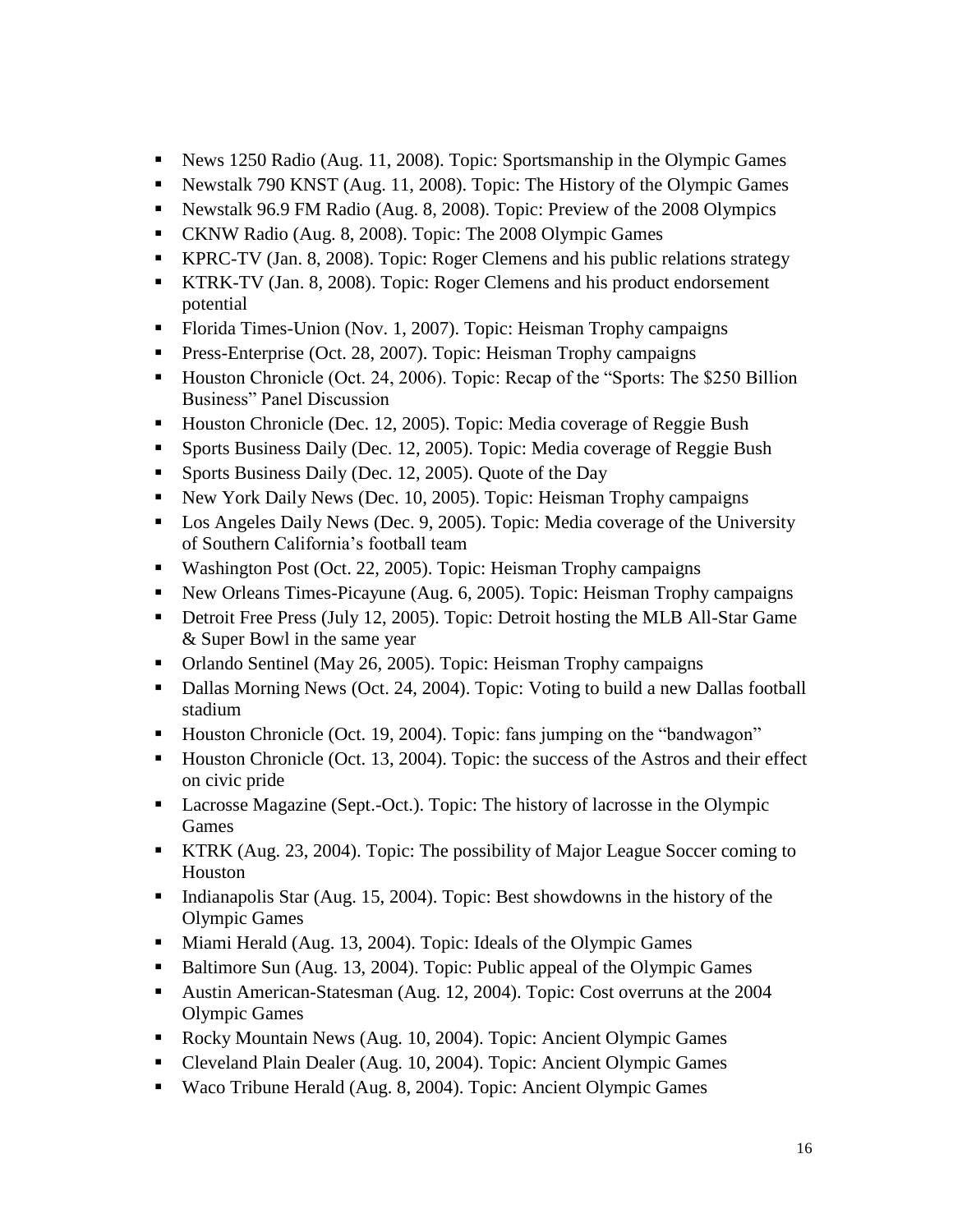- Lansing State Journal (Aug. 8, 2004). Topic: Ancient Olympic Games
- Indianapolis Star (Aug. 8, 2004). Topic: Security at the Olympic Games
- Education Update (Aug. 2004). Topic: Ancient Olympic Games
- Champaign News-Gazette (July 17, 2004). Topic: Heisman Trophy research
- Houston Chronicle (July 6, 2004). Topic: Economic Impact of the 2004 Major League Baseball All-Star Game
- Charleston Gazette (June 29, 2004). Topic: Heisman Trophy research
- WCHS Radio (June 24, 2004). Topic: Heisman Trophy research
- Raleigh News & Observer (Jan. 30, 2004). Topic: The NFL using Roman Numerals to add distinction to its Super Bowl
- News 24 Houston (Jan. 15, 2004). Topic: How the Super Bowl got its name
- KTBZ Public File (Sept. 14, 2003). Topic: The business of professional athletics in Houston

### **Committees**

- Chair of the Selection Committee, Assistant Professor of Sport Analytics, Department of Sport Management, Rice University (2021-22)
- Co-director of the 9th Eubank Conference. Topic: "Sports Analytics and Gaming Risk Management." Rice University (2019-21)
- Subcommittee on Teaching Evaluations (2020-present)
- Online Transition Committee, School of Social Sciences, Rice University (2020)
- Texas Policy Lab Advisory Board, Rice University (2019-present)
- Chair of the Selection Committee, Assistant Professor of Sport Analytics, Department of Sport Management, Rice University (2019-20)
- Chair of the Selection Committee, Professor in the Practice, Department of Sport Management, Rice University (2019)
- Chair of the George R. Brown Teaching Awards Committee, Rice University (2017-20)
- Rebranding of the Managerial Studies major committee, Rice University (2017-19)
- Chair of the Selection Committee, Lecturer, Department of Sport Management, Rice University (2006)
- Social Sciences School Course Review Committee, Rice University (2016-present)
- Subcommittee on MOOC and Online Education assessment, Rice University (2015present)
- University Committee on Teaching, Rice University (2013-present)
- G.R. Brown Teaching Award Committee, Rice University (2015-20)
- **Planning committee for the Professional Soccer Operation Seminar presented by** CSC (2007)
- Faculty advisor for the Sport Management majors student association, Rice University (2007-12)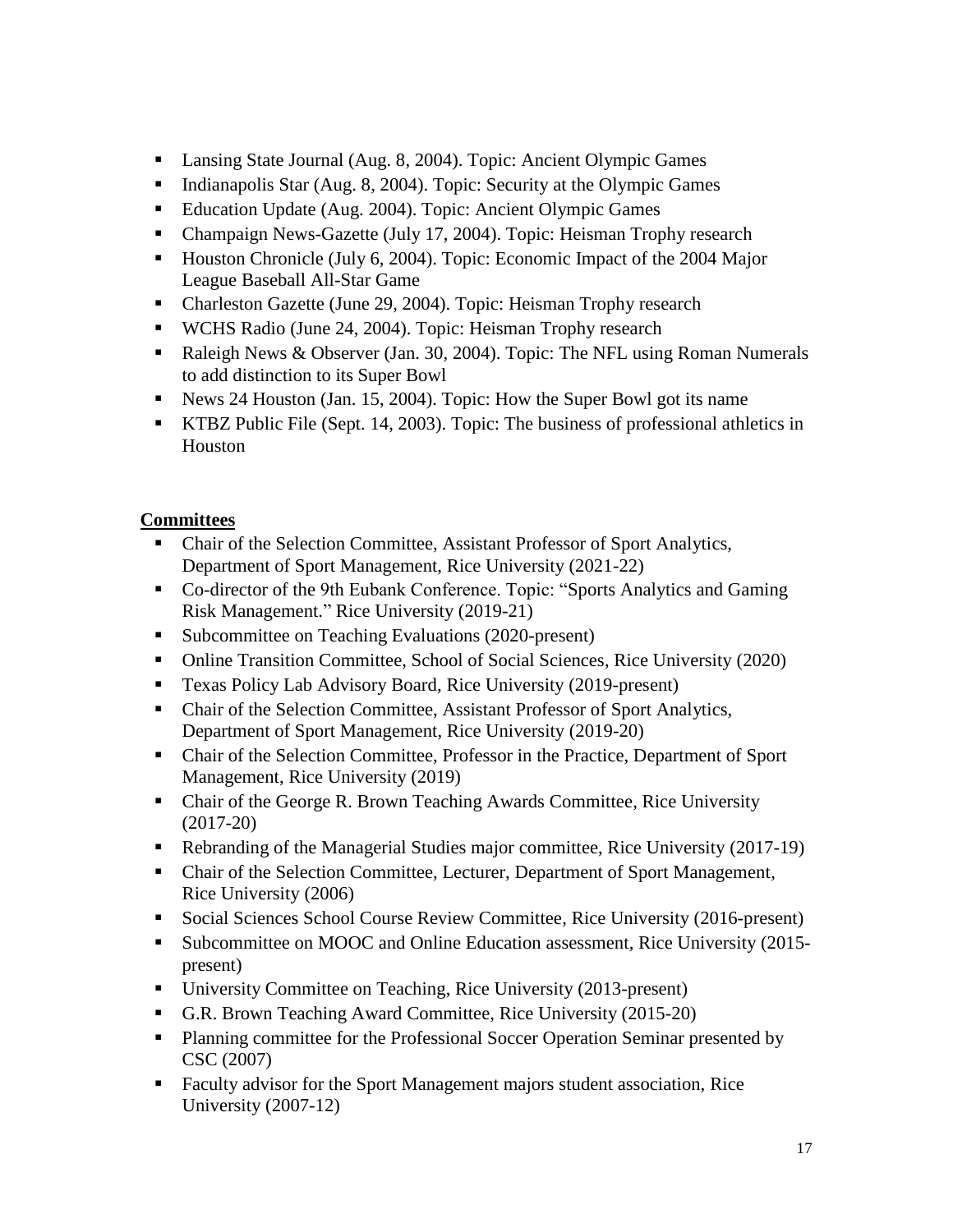- Selection Committee, Professor in the Practice, Kinesiology Department, Rice University (2009).
- Selection Committee, Lecturer, Kinesiology Department, Rice University (2006).
- **Texas Sports Alliance Advisory Board (2004)**
- Selection Committee, Lecturer, Kinesiology Department, Rice University (2004).
- One of only three students on the North American Society of Sport Management (NASSM) Student Advisory Committee (2001-02).
- The 2004 North American Society of Sport Management (NASSM) National Convention planning committee (2003).
- Florida State University Sport Management Conference planning committee (2001).
- Biletnikoff Award Committee (2000). The Biletnikoff Award is given annually to college football's best receiver.
- Alpha Designator, Marshall University Exercise Science, Sport, and Recreation Department (2000).
- Rules & Regulations Director for the Florida State University Campus Sports Challenge (2000).
- Selection Committee, temporary professor, Marshall University Exercise Science, Sport, and Recreation Department (1999).
- Selection Committee, assistant professor, Marshall University Exercise Science, Sport, and Recreation Department (1999).
- Technology Advancement, Marshall University Exercise Science, Sport, and Recreation Department (1999).
- **EXECUTE:** Library Liaison, Marshall University Exercise Science, Sport, and Recreation Department (1999-2000).
- Chairman of the Marshall University Athletic Hall of Fame (1996-99).
- The Citadel Athletic Hall of Fame (1994-96).
- Huntington Sports Committee which was responsible for bringing the NCAA Division I-AA National Championship Football Game to Huntington as well as the Mid-American Conference Championship Football Game (1996-2000).
- Chairman of the "New Events Committee" for the Huntington Sports Committee (1998-2000).
- Mid-American Conference News Media Association (1997-99).

### **Invited speaker**

 Sports and Entertainment Law Symposium – University of North Carolina Law School, Chapel Hill, NC (March 1, 2013)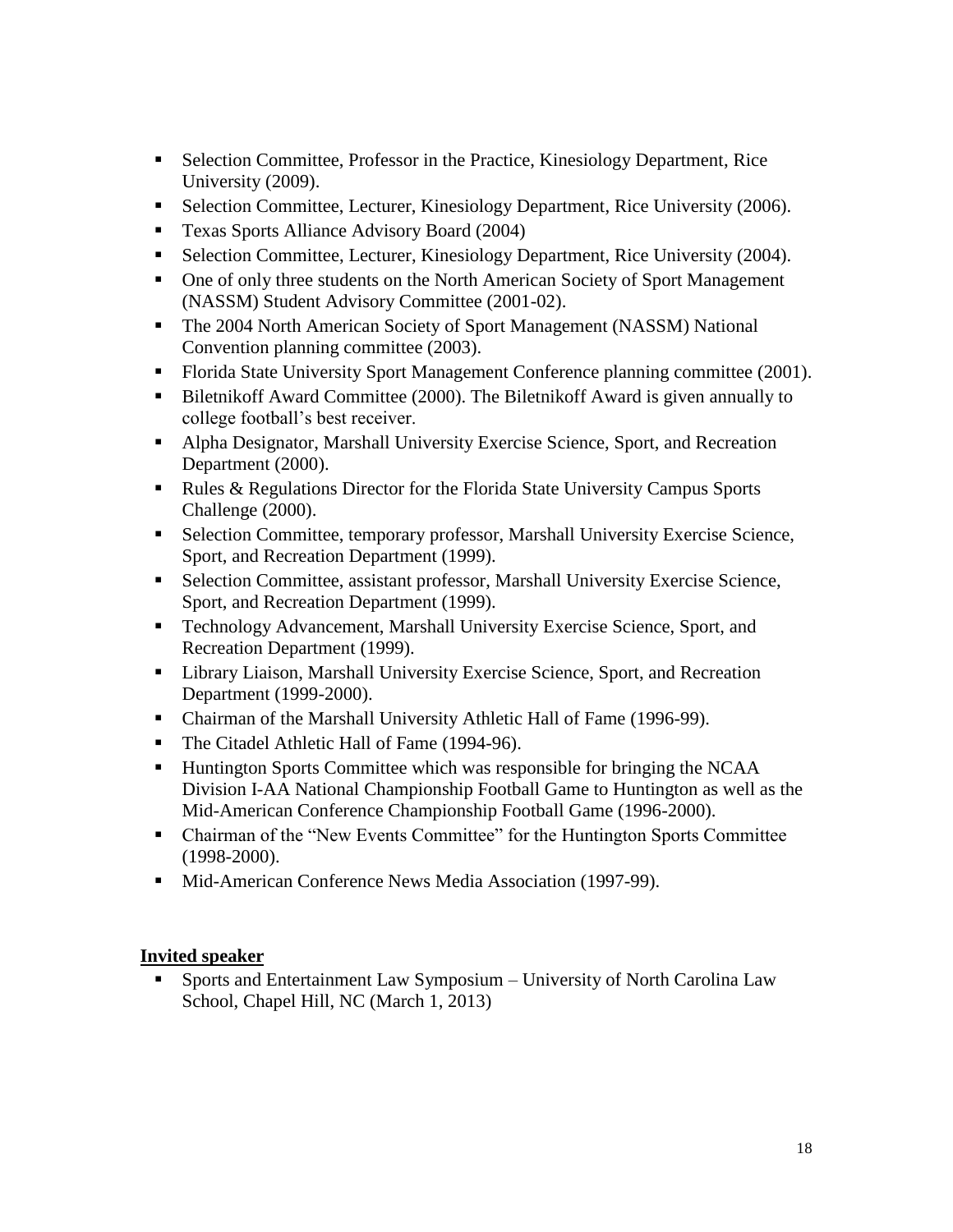#### **Conferences Attended and Training**

- North American Society of Sport Management Conference virtual (June 3-5, 2021)
- The 9th Eubank Conference on Real World Markets. Theme: Sports Analytics and Gaming Risk Management – Houston, TX (April 26, 2021)
- Rice Business Diversity and Inclusion Conference Houston, TX (Oct. 30, 2020)
- Reflections on Juneteenth and America's Racial Legacy Lectures Houston, TX (June 19, 2020)
- Dual-Delivery and Fully Online Courses Training (Summer 2020)
- Adaptive Course Design Institute (Summer 2020)
- Rice Business Diversity and Inclusion Conference Houston, TX (Oct. 4, 2019)
- Madrid Weekender Sports Events, Learning, and Culture Madrid, Spain (May 10-13, 2018)
- Experiential Inquiry and Research Grant Workshop (Jan. 31, 2018)
- Inquiry-Based Learning Through Collaborative Group Work Workshop (Jan. 29, 2018)
- Flipping the Classroom and Other Techniques to Improve Teaching webinar (Dec. 7, 2017)
- Keys to Successful Sponsorships: SD Eibar Case Study webinar (Dec. 4, 2017)
- Adaptive Learning, Transformational Learning, and Next Generation Assessment (Oct. 17, 2017)
- Using Rubrics in Online Courses webinar (Oct. 2, 2017)
- Using Videos in Online Courses webinar (Aug. 7, 2017)
- Reaching Today's Online College Students webinar (July 20, 2017)
- Using Video in Online Courses webinar (Building Community in an Online Environment webinar (Feb. 7, 2017)
- $\blacksquare$  The Hockey Conference Fredericton, Canada (July 6-8, 2016)
- The Green Sports Alliance Conference Houston, TX (June 28-30, 2016)
- Building Your Brand: Top Marketing Strategies to watch for in 2016 webinar (March 16, 2016)
- Sport & Society Conference De Pere, WI (May 23-25, 2016)
- How to Properly Leverage Social Media to Drive Fan Engagement (April 13, 2016)
- Driving & Measuring Impacts of Community Relations Programs (March 30, 2016)
- Addressing Top Threats in Professional Sports webinar (Jan. 14, 2016)
- Major League Baseball's Diversity Business Summit Houston, TX (June 19, 2013)
- Sports and Entertainment Law Symposium University of North Carolina Law School, Chapel Hill, NC (March 1, 2013)
- Doha GOALS Forum Doha, Qatar (Dec. 10-12, 2012)
- eCollege Instructor Course and Orientation (February 2008)